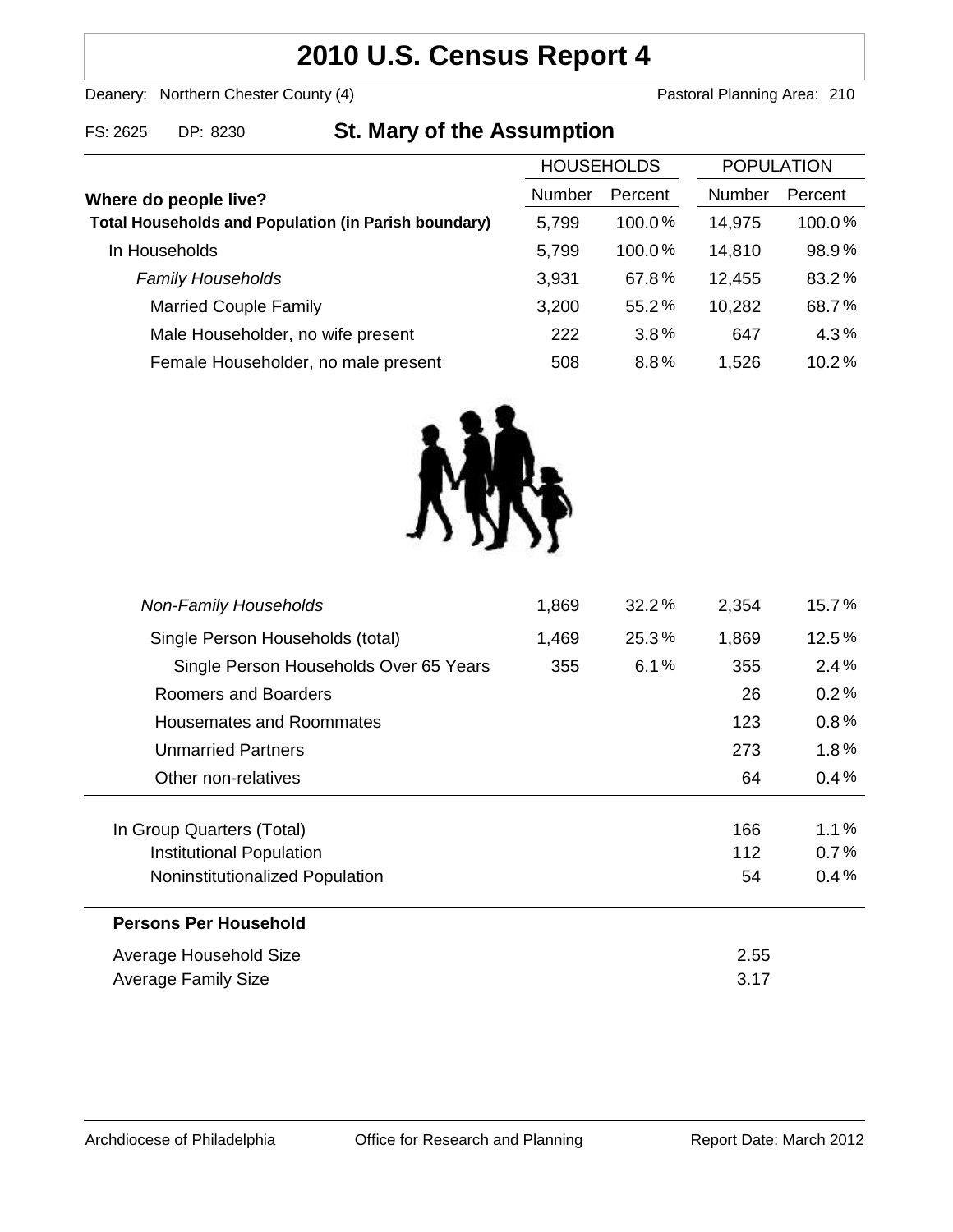# **2010 U.S. Census Report 4**

Deanery: Northern Chester County (4) Deanery: Northern Chester County (4)

### FS: 2625 DP: 8230 **St. Mary of the Assumption**

|                                                      | <b>POPULATION</b> |         |
|------------------------------------------------------|-------------------|---------|
| Where do Children - Under Age 18 Live?               | <b>Number</b>     | Percent |
| Total Children - Under Age 18 (in Parish boundary)   | 3,777             | 100.0%  |
| In Households                                        | 3,770             | 99.8%   |
| Householder or spouse is under 18                    | $\boldsymbol{0}$  | 0.0%    |
| With Related:                                        |                   |         |
| Married-Couple Family                                | 2,962             | 78.4%   |
| Male Householder, No Wife Present                    | 147               | 3.9%    |
| Female Householder, No Husband Present               | 452               | 12.0%   |
| <b>Other Related Householder</b>                     | 42                | 1.1%    |
| <b>With Non-Relatives</b>                            | 35                | 0.9%    |
| Grandparent Householder                              | 132               | 3.5%    |
| In Group Quarters                                    | 8                 | 0.2%    |
| Institutionalized population                         | 1                 | 0.0%    |
| Noninstitutionalized population                      | $\overline{7}$    | 0.2%    |
| Where do Adults - Age 65 and Older - Live?           |                   |         |
| Total Adults - Age 65 and Older (in Parish boundary) | 1,551             | 100.0%  |
| In Households                                        | 1,447             | 93.3%   |
| Family Households:                                   | 1,060             | 68.3%   |
| Is Householder or Spouse                             | 860               | 55.4%   |
| With Other Relative Householder                      | 30                | 1.9%    |
| With Non-Related Householder                         | 11                | 0.7%    |
| is Parent                                            | 100               | 6.5%    |
| is Parent-in-Law                                     | 59                | 3.8%    |
| In Non-family Households:                            | 388               | 25.0%   |
| Male Living Alone                                    | 89                | 5.7%    |
| Male not Living Alone                                | 12                | $0.8\%$ |
| Female Living Alone                                  | 266               | 17.2%   |
| Female not Living Alone                              | $\overline{7}$    | 0.5%    |
| Other                                                | 13                | 0.9%    |
| In Group Quarters                                    | 104               | 6.7%    |
| Institutionalized population                         | 101               | 6.5%    |
| Noninstitutionalized population                      | 3                 | 0.2%    |
| Housing Units in the Parish boundary                 |                   |         |
| <b>Total Housing Units</b>                           | 6,076             | 100.0%  |
| Occupied                                             | 5,799             | 95.4%   |
| Owner-Occupied                                       | 4,717             | 77.6%   |
| Renter-Occupied                                      | 1,082             | 17.8%   |
| Vacant                                               | 277               | 4.6%    |

Archdiocese of Philadelphia **Office for Research and Planning** Report Date: March 2012